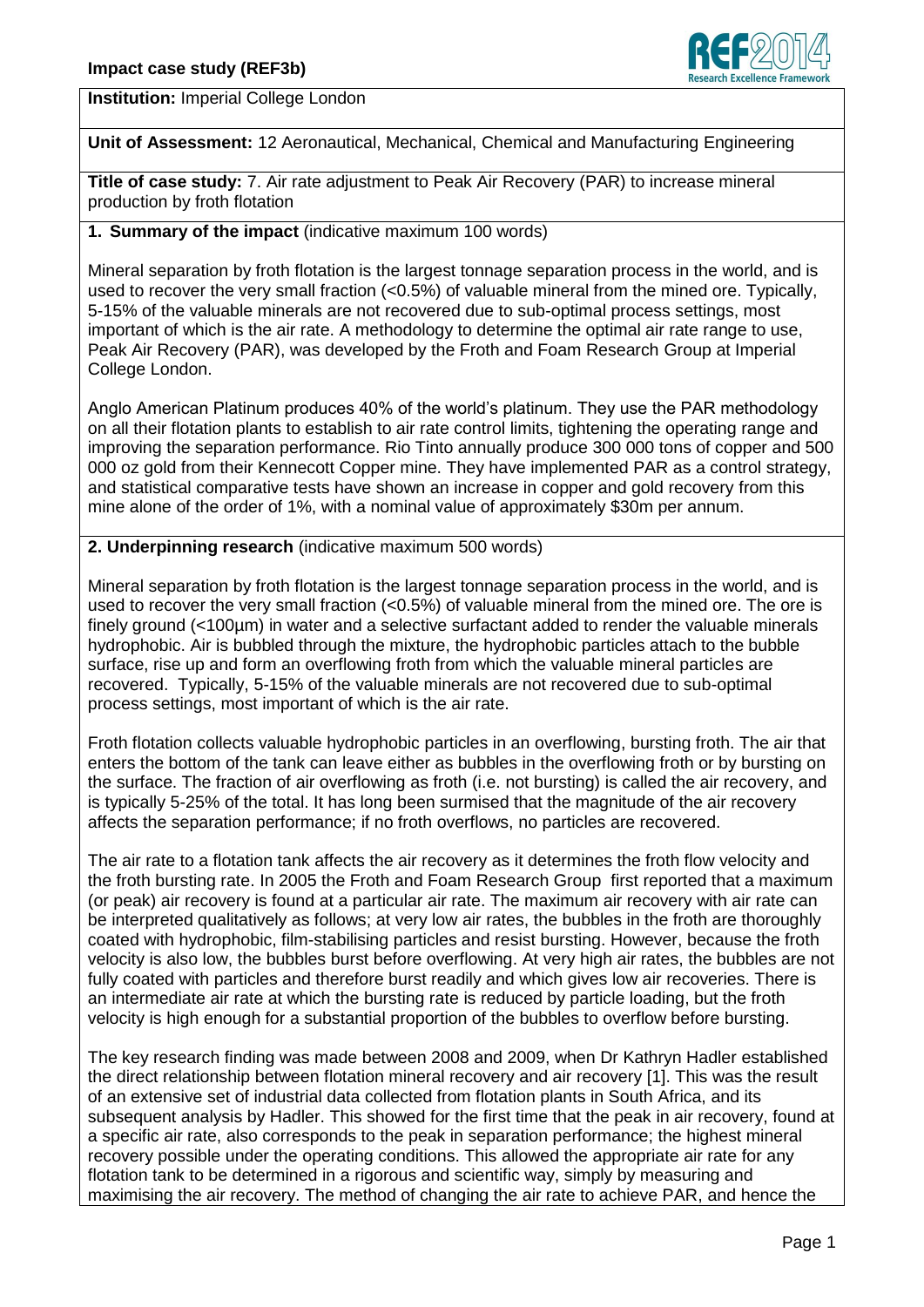

best performance, was subsequently patented by Cilliers through Imperial College [2].

The PAR methodology has been extensively tested on industrial sites, and has in all cases improved performance. Some non-confidential data has been published [3,4].

In the key research period, Dr Kathryn Hadler was a Postdoctoral Researcher in the Froth and Foam Research Group, led by Professor Cilliers in the Department of Earth Science and Engineering at Imperial College London. Both are still in the Department, and Dr Hadler is now a lecturer. In 2010 Prof Cilliers was made a Fellow of the Royal Academy of Engineering for his work in flotation.

**3. References to the research** (indicative maximum of six references) \* References that best indicate quality of underpinning research.

\* [1] K. Hadler, J.J. Cilliers, "The relationship between the peak in air recovery and flotation bank performance", Minerals Engineering, Vol 22, Issue 5, pp. 451-455, (2009) DOI: 10.1016/j.mineng.2008.12.004

[2] J.J. Cilliers, "Method of froth flotation control", Patent WO2009/044149, (2009) <http://www.google.co.uk/patents/WO2009044149A1?cl=en>

\* [3] C.D. Smith, K. Hadler, J.J. Cilliers, "Flotation bank air addition and distribution for optimal performance", Minerals Engineering, Vol 23, pp. 1023-1029, (2010) DOI: 10.1016/j.mineng.2010.05.003

\* [4] K. Hadler, C.D. Smith, J.J. Cilliers, "Recovery vs. mass pull: The link to air recovery", Minerals Engineering, Vol 23, pp. 994-1002, (2010) DOI: 10.1016/j.mineng.2010.04.007

## **4. Details of the impact** (indicative maximum 750 words)

Anglo American Platinum and Rio Tinto supported financially the Froth and Foam Research Group to increase the understanding of the fundamentals of flotation and the importance of froth in mineral separation. This research had two key deliverables; first, to measure flowing froth properties using image analysis; in particular bubble size and velocity, and second to develop a CFD model of flowing froths. As part of the research collaboration, regular meetings were held in the UK and South Africa to discuss the results and their practical implications.

During the CFD froth model development, *air recovery* (the fraction of air entering the cell that overflows as froth, rather than bursting) was identified as an essential boundary condition of the flow models and that it will affect flotation performance. The value for air recovery had not previously been quantified or characterised at all in industrial flotation, and was first measured by the Froth and Foam Research Group. The Group's research proved to Anglo Platinum and Rio Tinto that *air recovery* was important and could be measured using image analysis.

Air recovery was then, between 2007 and 2009, repeatedly measured by the Froth and Foam Research Group on Anglo Platinum and Rio Tinto copper industrial flotation plants to quantify the relationship between air recovery and the air rate, the most important control variable. It was discovered and confirmed through these trials that a maximum air recovery exists as a function of air rate – the so-called *Peak Air Recovery* or PAR. The link between the air recovery, specifically PAR, and the separation performance achieved at that air rate was, however, not yet clear.

The strong correlation between the air rate, PAR and the separation performance was finally identified in 2009 by Hadler and Cilliers from industrial data they collected [1]. It showed that the air rate to the flotation cell that gives the highest air recovery (PAR), is also the air rate that gives the optimal flotation performance under the operating conditions. This relationship allows the flotation performance to be optimised by making a well-defined measurement solely of the froth flow properties, by simply measuring the air recovery at a range of air rates and finding the air rate that